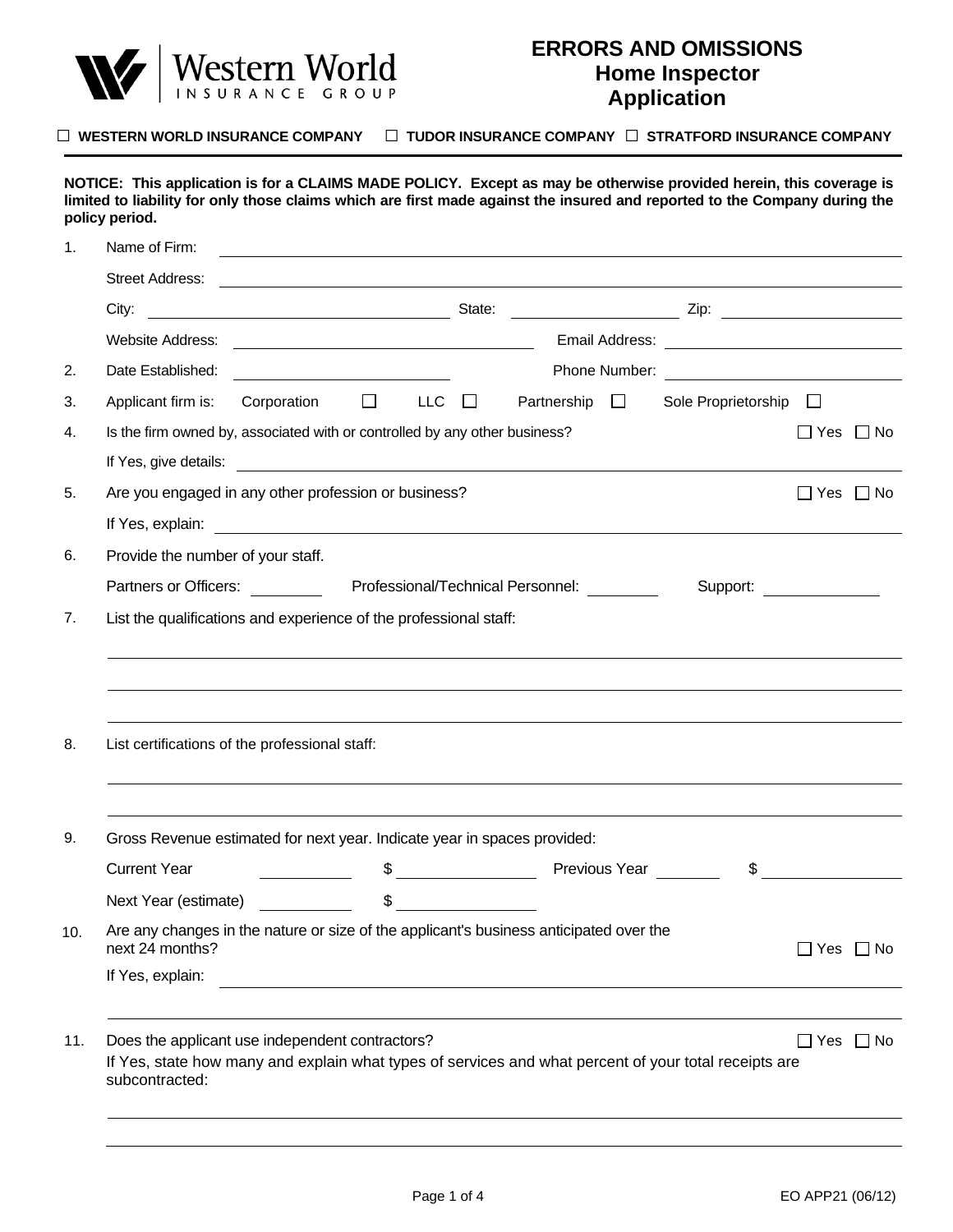|     | Is evidence of professional liability insurance required from independent contractors?                                     | $\Box$ Yes $\Box$ No    |
|-----|----------------------------------------------------------------------------------------------------------------------------|-------------------------|
|     |                                                                                                                            |                         |
| 12. | Does your firm use a written contract or agreement describing the services to be provided?                                 | $\Box$ No<br>$\Box$ Yes |
| 13. | Have your contracts and procedures been reviewed by a law firm?                                                            | $\Box$ No<br>$\Box$ Yes |
| 14. | Does your firm assume liability for others under contracts utilized?                                                       | $\Box$ Yes $\Box$ No    |
| 15. | List your three largest clients during the past year and indicate services performed and approximate revenue from<br>each: |                         |
|     | <b>Name</b><br><b>Services</b>                                                                                             | <b>Revenues</b>         |
|     |                                                                                                                            |                         |
| 16. | a. Do you conduct tests to determine the existence of radon or lead?                                                       | $\Box$ Yes $\Box$ No    |
|     | b. Do you conduct tests to determine the existence of pests, mold or any other fungi?                                      | $\Box$ Yes $\Box$ No    |
|     | c. If yes, please indicate the percentage of revenues derived from these operations:                                       |                         |
|     | Radon 9% Lead 9% Mold 9%                                                                                                   | Pests ______ %          |
|     | d. Do you use an independent laboratory to evaluate the radon canister?                                                    | ∐ Yes<br>$\Box$ No      |
|     | e. Do you perform mold remediation services?                                                                               | $\Box$ Yes<br>$\Box$ No |
| 17. | Please indicate the states in which the applicant or staff as individuals are licensed. If none, so state.                 |                         |
| 18. | Do you obtain client's/customer's signature on your Pre-Inspection Agreement before each and<br>every inspection?          | $\Box$ Yes $\Box$ No    |
| 19. | a. For categories listed below, please indicate the percentage of referral sources for your home inspection<br>business:   |                         |
|     | Real Estate Agent<br>$\%$<br>Sellers %<br>Other                                                                            | %                       |
|     | Buyers _________ %<br>Telephone Yellow Pages %                                                                             |                         |
|     | Repeat<br>%<br>Internet<br>%                                                                                               |                         |
|     | What is the maximum percentage of referral business from any one source?<br>b.                                             | %                       |
|     |                                                                                                                            |                         |
|     | Please identify this source and provide details:<br>c.                                                                     |                         |
| 20. | Does applicant provide additional services for the properties they have inspected?                                         | $\Box$ Yes $\Box$ No    |
|     | If so, please identify the additional services that are performed:                                                         |                         |
| 21. | Is the applicant, any employee or anyone that provides services on behalf of the applicant an<br>architect or engineer?    | $\Box$ No<br>∐ Yes      |
| 22. | Do you inspect any new construction?                                                                                       | $\Box$ Yes<br>$\Box$ No |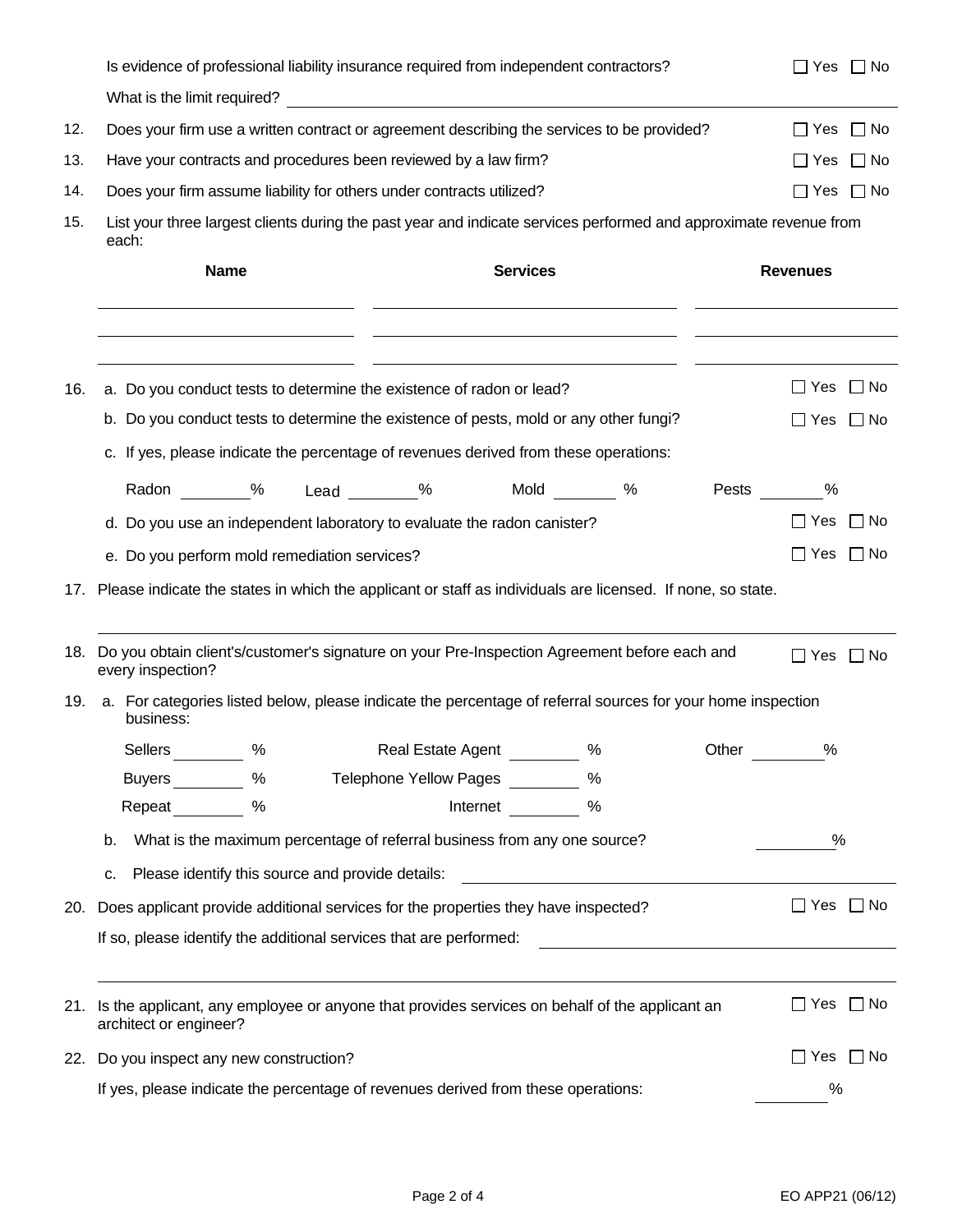| 23. | a. Do you inspect commercial property?                                                                                                                                                                          | ∏Yes ∏No                                 |
|-----|-----------------------------------------------------------------------------------------------------------------------------------------------------------------------------------------------------------------|------------------------------------------|
|     | If yes, how many commercial properties were inspected in the prior 12 months?                                                                                                                                   |                                          |
|     | b. How much revenue was derived from commercial inspections?                                                                                                                                                    |                                          |
|     | c. Do you perform any commercial assessments?                                                                                                                                                                   | $\Box$ Yes $\Box$ No                     |
| 24. | Provide details of General Liability Insurance in force:                                                                                                                                                        |                                          |
|     | Company<br><b>Deductible</b><br>Limit                                                                                                                                                                           | <b>Policy Term</b>                       |
|     | Does the policy detailed above include coverage for Products/Completed Operations Hazard?                                                                                                                       | $\Box$ Yes $\Box$ No                     |
| 25. | Please provide details of Errors and Omissions insurance carried during the last three years:                                                                                                                   |                                          |
|     | Premium<br>Company<br>Limit<br><b>Deductible</b>                                                                                                                                                                | <b>Policy Term</b>                       |
|     | Is your expiring policy a CLAIMS MADE POLICY?<br>If Yes, advise Retroactive Date:                                                                                                                               | $\Box$ Yes $\Box$ No                     |
| 26. | Give an example of a claim that you intend to have insured under this policy.                                                                                                                                   |                                          |
| 27. | Has any application for Errors & Omissions or similar insurance made on behalf of you and your<br>firm, or present partners, owners, officers or employees ever been declined, or has any such                  |                                          |
|     | insurance ever been canceled or refused renewal?<br>If Yes, give details below or attach an information sheet.                                                                                                  | $\overline{\phantom{a}}$<br>Yes<br>l INo |
|     |                                                                                                                                                                                                                 |                                          |
| 28. | Have any claims, suits or proceedings been made during the past five years against any of you or<br>your firm, your predecessors in business or against any present partners, owners, officers or<br>employees? | Yes   No                                 |
|     | If Yes, give details below or attach an information sheet.                                                                                                                                                      |                                          |
| 29. | Are any of you aware of any alleged act, circumstance, situation, error or omission which may                                                                                                                   |                                          |
|     | result in a claim being made against you or any of the persons or firm described?<br>If Yes, give details below or attach an information sheet.                                                                 | Yes<br>$\Box$ No<br>$\blacksquare$       |
|     |                                                                                                                                                                                                                 |                                          |